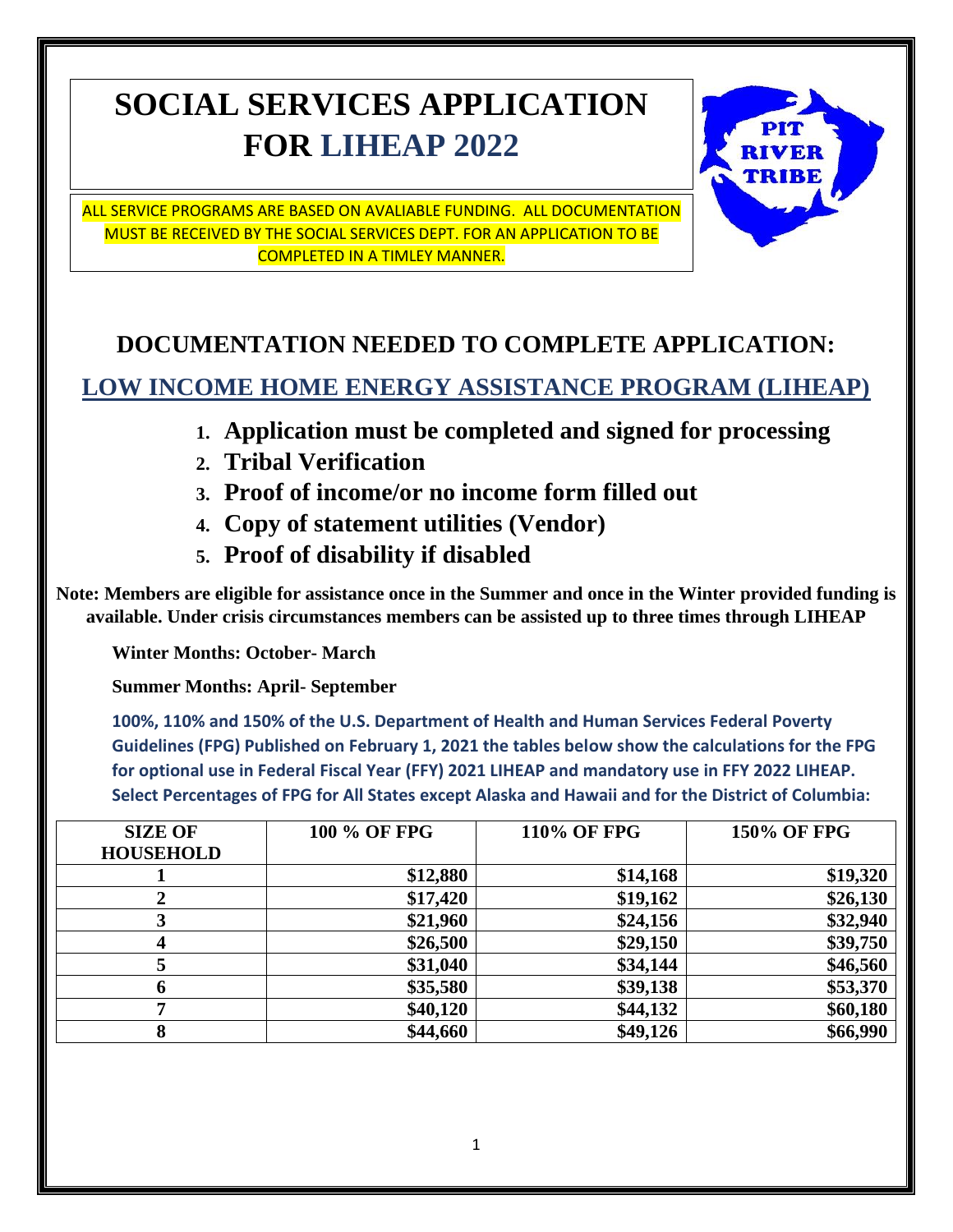| <b>FIRST NAME</b>                                              |                                     | <b>MIDDLE NAME</b> |                                         | <b>LAST NAME</b> |  |  |                                                |
|----------------------------------------------------------------|-------------------------------------|--------------------|-----------------------------------------|------------------|--|--|------------------------------------------------|
|                                                                |                                     |                    |                                         |                  |  |  |                                                |
| PHYSICAL ADDRESS                                               |                                     | <b>CITY</b>        |                                         | <b>STATE</b>     |  |  | <b>ZIP CODE</b>                                |
| <b>MAILING ADDRESS</b>                                         |                                     |                    | <b>CITY</b>                             | <b>STATE</b>     |  |  | <b>ZIP CODE</b>                                |
|                                                                |                                     |                    |                                         |                  |  |  |                                                |
| <b>SOCIAL SECURITY NO.</b>                                     |                                     |                    | <b>TELEPHONE NO.</b>                    |                  |  |  | <b>DATE OF BIRTH</b>                           |
| <b>ASSISTANCE FOR</b> (PLEASE CHECK ONE): <b>ELECTRIC</b> WOOD |                                     |                    |                                         |                  |  |  | <b>PROPANE CRISIS</b>                          |
|                                                                |                                     |                    |                                         |                  |  |  |                                                |
| WOOD VENDOR PHONE NO:                                          |                                     |                    |                                         |                  |  |  |                                                |
|                                                                | LIST ALL MEMBERS OF YOUR HOUSEHOLD: |                    |                                         |                  |  |  |                                                |
| <b>LAST NAME</b>                                               |                                     | <b>FIRST NAME</b>  | <b>SOCIAL SECURITY</b><br><b>NUMBER</b> |                  |  |  | <b>DATE OF BIRTH   RELATIONSHIP</b><br>TO YOU: |
|                                                                |                                     |                    |                                         |                  |  |  |                                                |
|                                                                |                                     |                    |                                         |                  |  |  |                                                |
|                                                                |                                     |                    |                                         |                  |  |  |                                                |
|                                                                |                                     |                    |                                         |                  |  |  |                                                |
|                                                                |                                     |                    |                                         |                  |  |  |                                                |
|                                                                |                                     |                    |                                         |                  |  |  |                                                |
|                                                                |                                     |                    |                                         |                  |  |  |                                                |
|                                                                |                                     |                    |                                         |                  |  |  |                                                |
|                                                                |                                     |                    |                                         |                  |  |  |                                                |
|                                                                |                                     |                    |                                         |                  |  |  |                                                |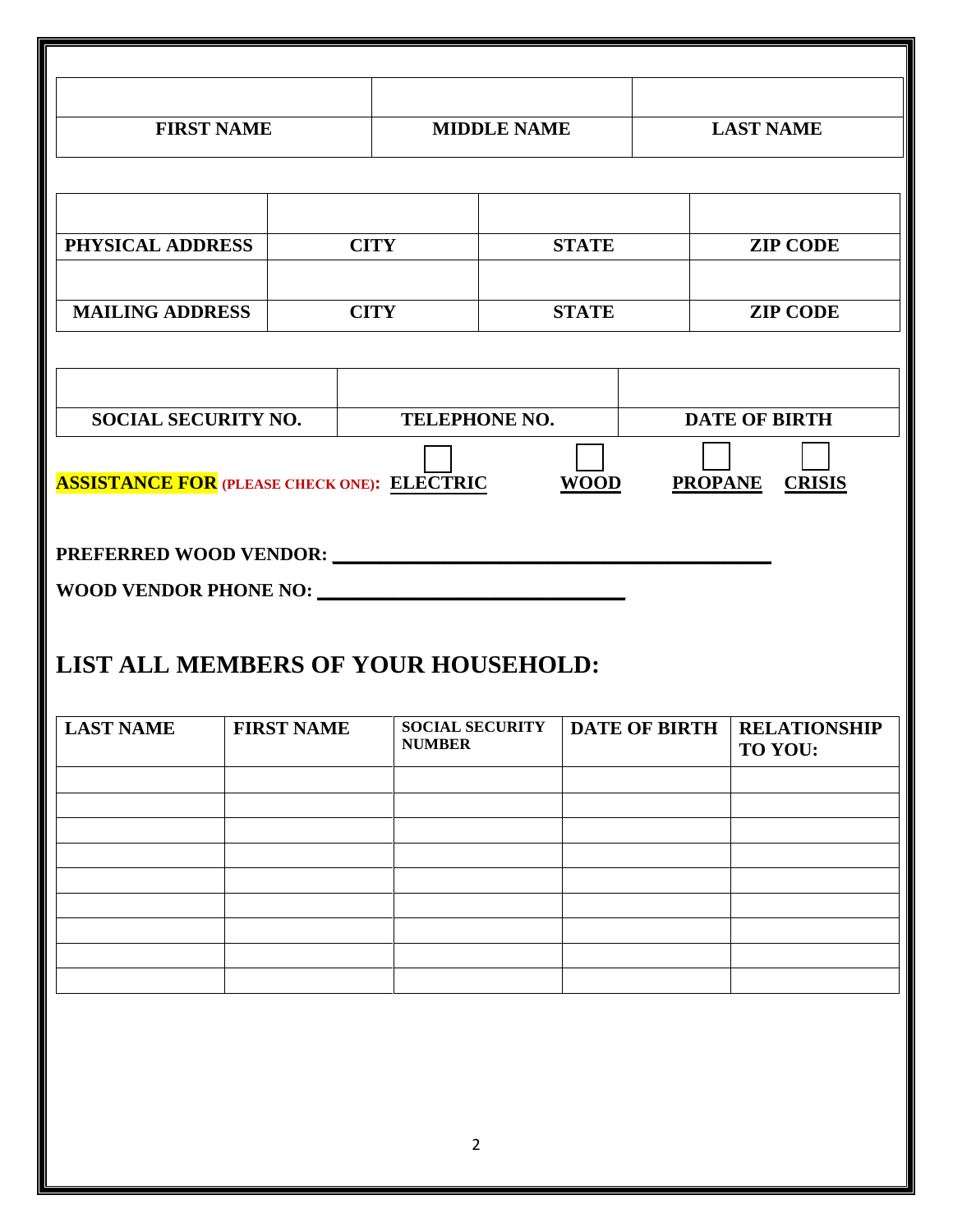#### **SOURCE OF INCOME IN HOUSEHOLD: LIST ALL HOUSEHOLD INCOME INCLUDING APPLICANT:**

| NAME:                    | <b>SOURCE OF</b><br><b>INCOME</b>   | <b>HOW OFTEN:</b><br><b>WEEKLY/MONTHLY</b> | <b>RECIEPTS</b><br><b>ATTACHED</b> | <b>STAFF</b><br><b>VERIFIED</b><br><b>INITIALS</b> |
|--------------------------|-------------------------------------|--------------------------------------------|------------------------------------|----------------------------------------------------|
|                          |                                     |                                            |                                    |                                                    |
|                          | APPLICANT NAME OF CURRENT EMPLOYER: |                                            |                                    |                                                    |
| <b>EMPLOYERS ADDRESS</b> |                                     |                                            | <b>EMPLOYERS PHONE NUMBER</b>      |                                                    |

**Does any one in the household receive Food Stamps? \_\_\_\_\_\_\_YES \_\_\_\_\_\_\_\_NO** 

## **PRIMARY HEATING SOURCE:**

| <b>HEATING SOURCE</b> | <b>AVERAGE MONTHLY COST</b> | <b>VENDOR NAME</b> |
|-----------------------|-----------------------------|--------------------|
|                       |                             |                    |
|                       |                             |                    |
|                       |                             |                    |
|                       |                             |                    |
|                       |                             |                    |

**Are there any Elders in your home? If so, who? \_\_\_\_\_\_\_\_\_\_\_\_\_\_\_\_\_\_\_\_\_\_\_\_\_\_\_\_\_\_\_\_**

Are there any disabled person in your home? If so, who?

**Are there any life-threatening health conditions that may affect your family if utilities are shut off? \_\_\_\_\_\_\_\_\_\_\_\_\_\_\_\_\_\_\_\_\_\_\_\_\_\_\_\_\_\_\_\_\_\_\_\_\_\_\_\_\_\_\_\_\_\_\_\_\_\_\_\_\_\_\_\_\_\_\_\_\_\_\_\_\_\_\_\_\_\_\_\_\_\_\_\_\_\_\_\_\_\_\_\_**

**\_\_\_\_\_\_\_\_\_\_\_\_\_\_\_\_\_\_\_\_\_\_\_\_\_\_\_\_\_\_\_\_\_\_\_\_\_\_\_\_\_\_\_\_\_\_\_\_\_\_\_\_\_\_\_\_\_\_\_\_\_\_\_\_\_\_\_\_\_\_\_\_\_\_\_\_\_\_\_\_\_\_\_\_**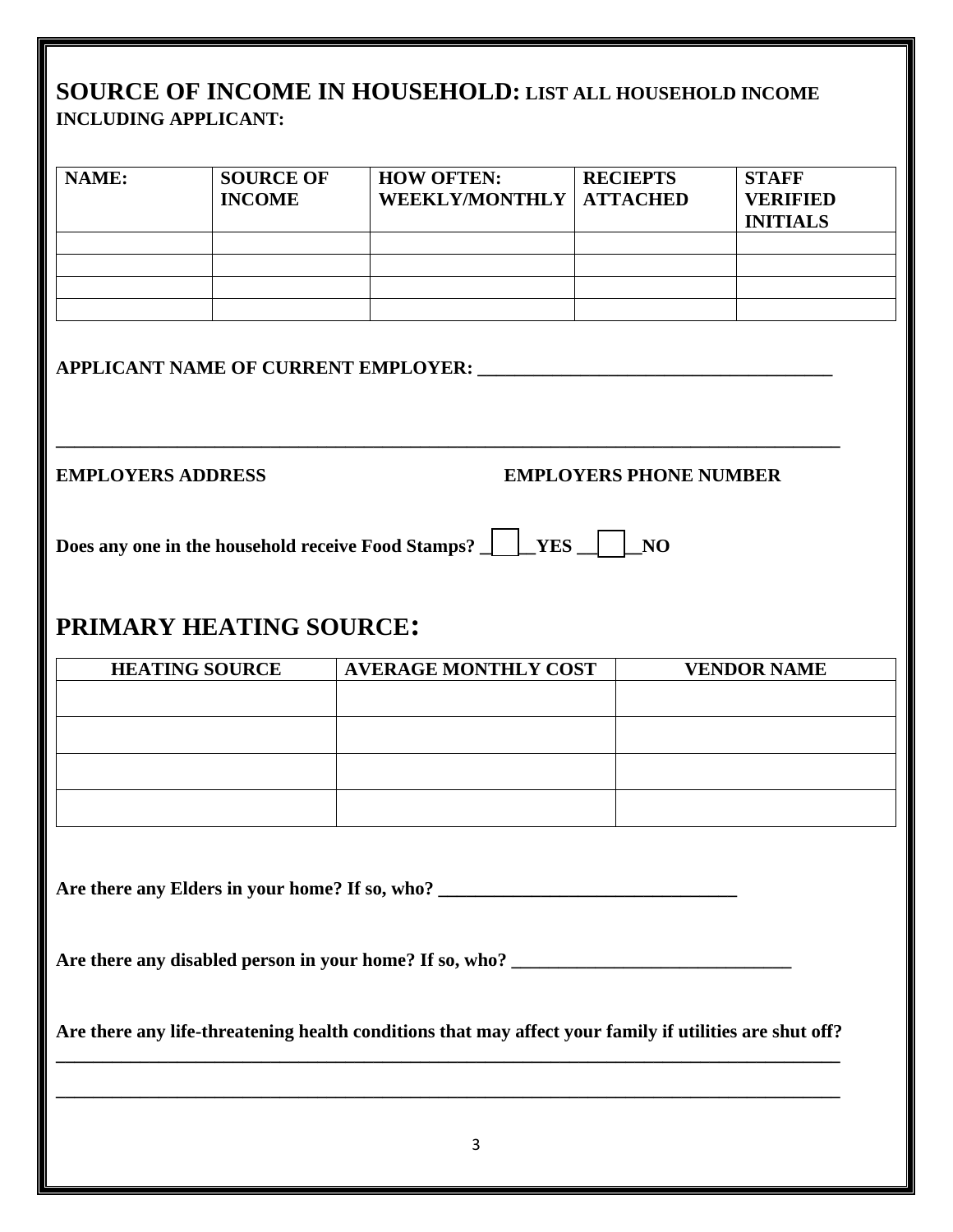|                                              | Provide your landlord's name and phone number to verify your residence:                                                                                                                                                                                                                                                                                             |              |
|----------------------------------------------|---------------------------------------------------------------------------------------------------------------------------------------------------------------------------------------------------------------------------------------------------------------------------------------------------------------------------------------------------------------------|--------------|
|                                              |                                                                                                                                                                                                                                                                                                                                                                     |              |
|                                              |                                                                                                                                                                                                                                                                                                                                                                     |              |
|                                              | I certify by signing this application that all information given is true and accurate to the best of<br>my knowledge. I am also aware that giving false information is subject to immediate dismissal of<br>this application process. I understand this application must be accompanied by verification of<br>income and Indian ancestry for all household members: |              |
|                                              |                                                                                                                                                                                                                                                                                                                                                                     |              |
|                                              |                                                                                                                                                                                                                                                                                                                                                                     |              |
|                                              |                                                                                                                                                                                                                                                                                                                                                                     |              |
| <b>APPLICANT SIGNATURE</b>                   |                                                                                                                                                                                                                                                                                                                                                                     | <b>DATE</b>  |
|                                              | Pit River Tribe Social Service Dept.                                                                                                                                                                                                                                                                                                                                |              |
|                                              | Phone: (530)335-5421 Ext: 2013, 2014, 2019                                                                                                                                                                                                                                                                                                                          |              |
| <b>Print</b>                                 | Fax: (530)335-6340<br>Email: receptionist@pitrivertribe.org                                                                                                                                                                                                                                                                                                         | <b>Clear</b> |
|                                              | SOCIAL SERVICES COORDINATOR SIGNATURE: North Contract of the SOCIAL SERVICES COORDINATOR SIGNATURE:                                                                                                                                                                                                                                                                 |              |
|                                              | <b>FOR OFFICE USE ONLY:</b>                                                                                                                                                                                                                                                                                                                                         |              |
| APPLICATION DATE: _______________            | REQUISITION NO: ______________                                                                                                                                                                                                                                                                                                                                      |              |
| APPROVED AMOUNT: Network of APPROVED AMOUNT: | SOURCE OF FUNDS: North Contract Contract Contract Contract Contract Contract Contract Contract Contract Contract Contract Contract Contract Contract Contract Contract Contract Contract Contract Contract Contract Contract C                                                                                                                                      |              |